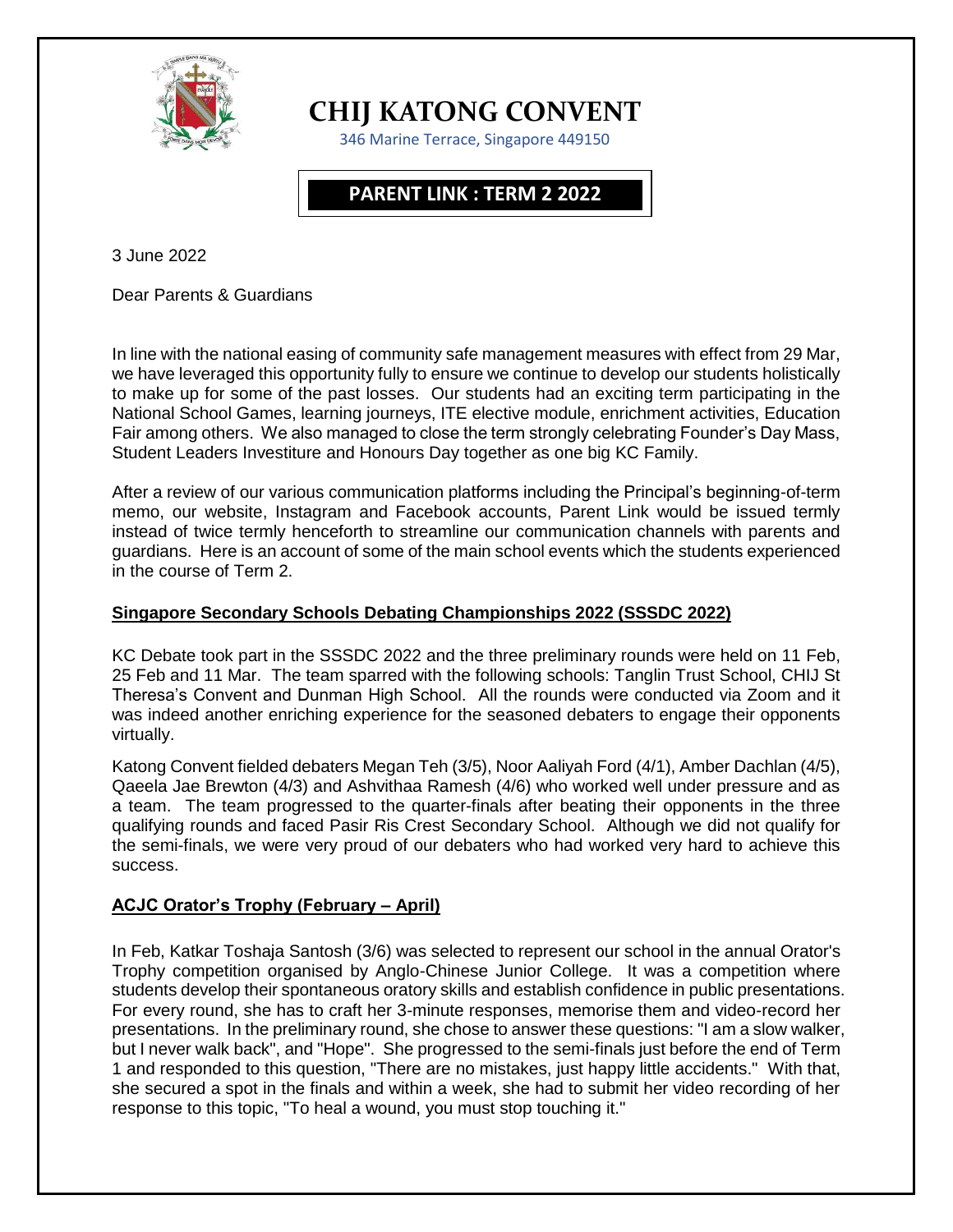Throughout this competition, Toshaja displayed a spirit of excellence and receptivity to feedback and tips on being creative and persuasive in her use of the spoken language. The conversations with her were intellectually stimulating which made the process enjoyable. We would also like to thank ex-participant, Bautista Beatrice Regine Poblete (4/4, 2020) for supporting Toshaja throughout her Orator's Trophy journey.

## **Concert Band Learning Journey**

On 6 Mar, Sec 2 members from the Concert Band attended a chamber music recital by the Singapore Armed Forces (SAF) Central Band at the Esplanade Recital Studio. The band members enjoyed an intimate evening of music-making which featured repertoire for the classical wind ensembles by composers such as Susato, Poulenc and Dvořák.

On 1 May, Sec 1 and 3 band members attended "In Harmony 36: The Music of John Williams" at the Esplanade Concert Hall. Presented by the SAF Central Band, the concert showcased popular symphonic music from Star Wars, Saving Private Ryan and Jurassic Park. The concert also featured Cultural Medallion recipient and soloist Lynnette Seah with the violin solo from Schindler's List.

## **Education Fair**

Held on 8 Mar for the graduating cohort, this year's theme was *Trailblazing my path of interest!*

It started with the Smart Programme organised by Temasek Polytechnic. This activity involved an interactive game where students made financial choices about their careers and goals and saw how these affected the kind of lifestyle they will experience in Singapore.

This was followed by a sharing from Catholic JC about DSA, Singapore Polytechnic about EAE and a DPP sharing by ITE. This segment educated students about the various educational pathways that they can consider after their secondary education.

The day ended with a sharing by the alumni. Each class had 3 to 4 alumni members who shared on the choices they made, the institutions they are in and their experiences. This gave students a student's perspective of life in the various institutions.

## **Art Activities**

## **Art Learning Journey to Singapore Art Museum (SAM)**

On 10 Mar, the KC Art Department was excited to bring the Sec 3 Art students to SAM at Tanjong Pagar Distripark for their second learning journey for the term. At SAM, the students were treated to a multidisciplinary exhibition which drew from the fields of music, nature, science and art! Through this experience, the students were probed to explore the art concepts behind the collaboration, and captured their learning in photographs, discussions, and observations in their art journal.

## **S3 EAP March Holiday Workshops**

## *Blizzard Book-making with Buddies*

For the Sec 3 Art students, the March holidays provided a good pause in the curriculum to learn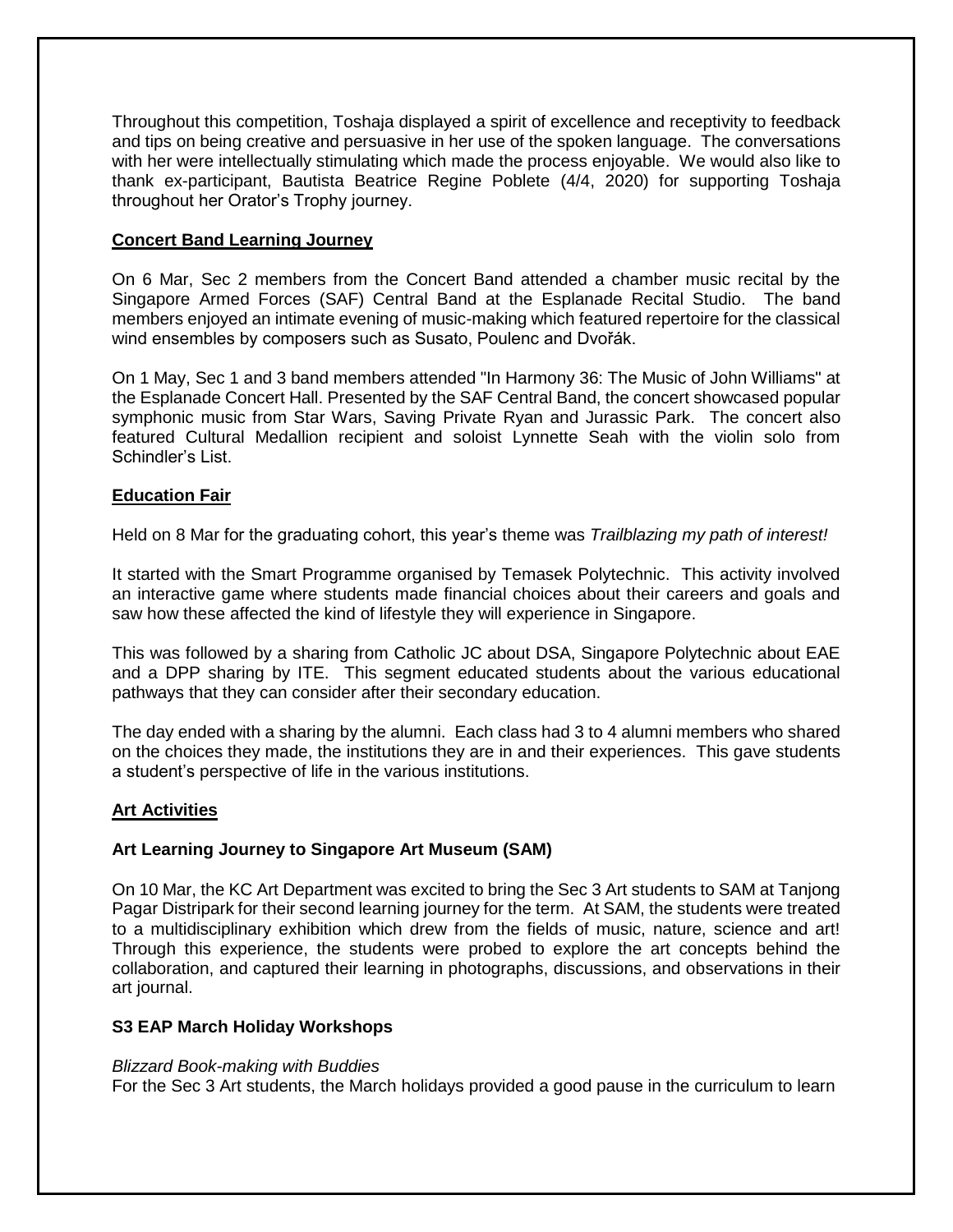some relaxing, non-traditional art forms. On 16 Mar, we were pleased to have the opportunity to invite Catherine Hu, a local practicing contemporary artist, to visit our school and share a little with our Sec 3NA students about how art can also take the form of a book, and to teach our students basic skills in making a simple artist book. Our students were intrigued by the possibility that art could exist in the unexpected structure found in the binding of pages, and enjoyed creating their own artist books using their friends' drawings and their own.

## *Print-making*

In addition to the book-making workshop, the Sec 3E students were simultaneously treated to an immersive experience in printmaking! We were glad to have Tan Sze Fong, an esteemed educator, expose the students to the creative possibilities of this historical art form. Through learning the fundamentals of monoprinting, students had the opportunity to use their own drawings and experiment with making multiple iterations of them using different inks, textures, and applications.

#### **Shakespeare Workshop**

The Sec 2 students were introduced to Shakespeare's *Taming of the Shrew* via a school-based workshop entirely conducted by their Literature teachers. The workshop's main aim was to introduce Shakespearean language, characters and thematic concerns of the play. The activities crafted were both engaging and interactive as students had to take on the roles of the characters in the play while introducing themselves to their groupmates as well as using dramatic voices in reading the lines from the play. By watching video snippets of the play, students understood the two main characters dominant traits. At the end of the workshop, students went away with knowledge of the play and an eagerness to discover the play in detail which they will be studying for the rest of the year.

## **NT Elective Module**

Our Sec 2 to 4NT students attended an ITE Elective Module entitled *Dramatique* at ITE College Central.

*Dramatique* module enables students to apply basic acting skills as well as assist in managing and executing various production activities leading up to a performance, including managing the lightings and sounds. This module is a taster-course to the actual Higher Nitec Performance Production course and complemented the stage management lessons students had in Cabin Club. A part of the assessment included producing a short play at ITE College Central's Black Box.

The students did well in the module and attained either ITE Certificate of Participation or ITE Certificate of Achievement in which the latter would enable them to earn a credit unit point (for Elective Modules) that can be used in future ITE elective module courses. In addition, they could use the certificates when applying for post-secondary ITE courses via Early Admission Exercise - an aptitude-based admissions exercise that allows students to apply and receive conditional offers for admission to ITE prior to receiving their final GCE N(T) Level examination results.

## **Open Mic**

Equipped with visual communication strategies, these aspiring student emcees got into action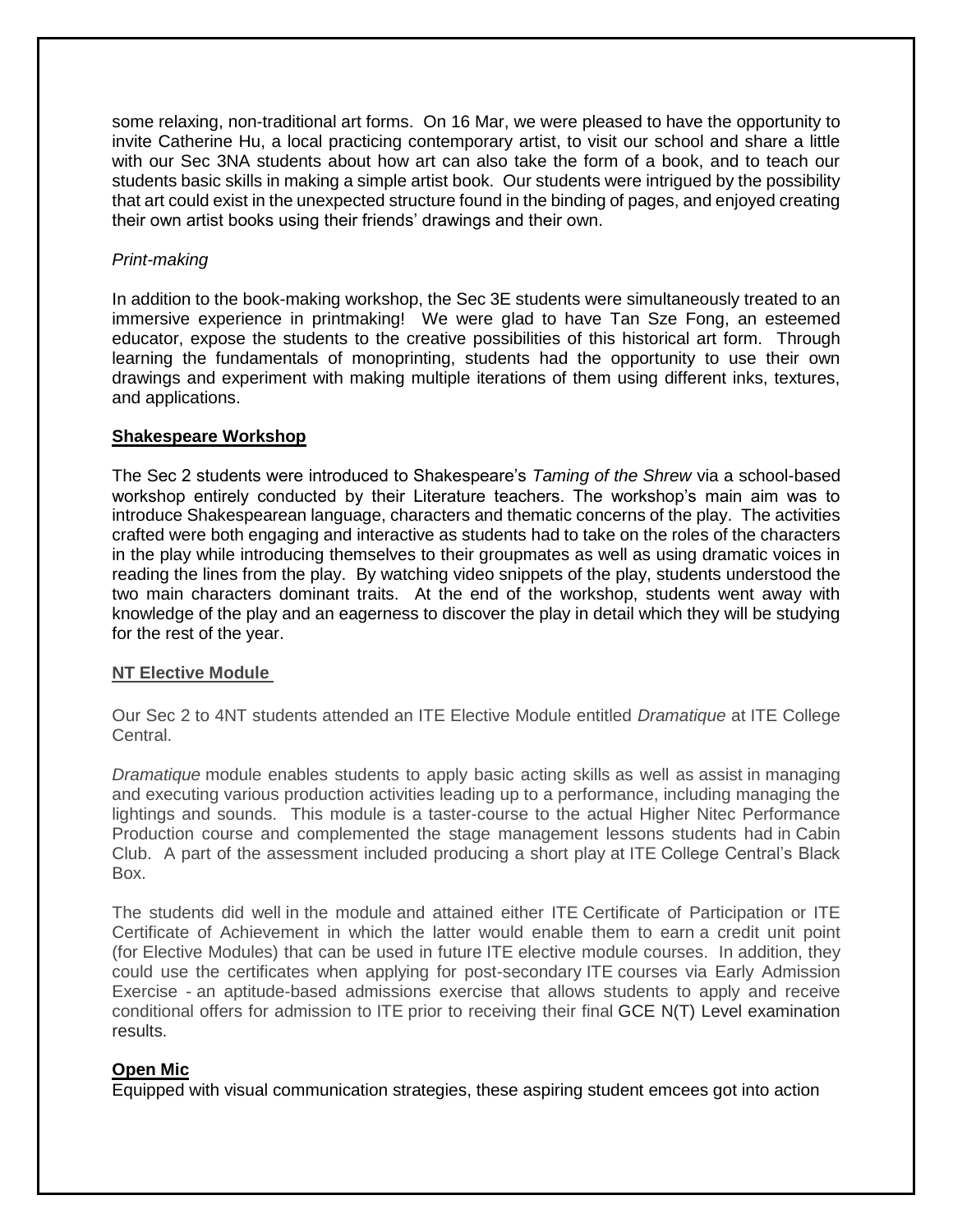quickly. They practised using effective body language, gestures, and eye contact to engage the audience in various contexts. Experimenting with icebreakers such as sharing jokes, the girls had an enjoyable time learning crowd management. They walked away from the session more confident and more ready to own the stage especially on International Friendship Day, Honours Day, and school masses.

The girls are looking forward to the next training session on verbal communication and impromptu speech on 22 Aug. In addition, a team of girls are also gearing up for the Plain English Speaking Awards 2022 Competition from June to August 2022.

## **NCDCC Observance Day**

Every year on 12 Apr, the National Civil Defence Cadet Corps (NCDCC) commemorates NCDCC Day. On 13 Apr, our NCDCC cadets and teacher officers wore their NCDCC uniform to school to commemorate the establishment of NCDCC in 2005 and the key history and milestones. In view of the special occasion, the morning assembly was led by the Sec 3 and 4 NCDCC cadets. Commandant NCDCC delivered his speech virtually and introduced the new Infection Control Badge programme as part of the efforts to ensure that NCDCC cadets continue to be equipped with relevant skill sets to respond to emergency situations.

## **Unit Overall Performance Award (UOPA) 2021**

The UOPA is an annual evaluation of the overall performance of the school unit and active involvement of both cadets and teacher officers conducted by HQ NCDCC.

Our unit is pleased to inform that we have obtained a Gold for UOPA. This award affirms the achievements and efforts made by our cadets in 2021. We would like to thank the school leaders, teachers and everyone who had supported us in this journey.

## **East Division Day**

In April, our KC Girl Guides Company participated in the annual East Division Day, where Guides from schools in the East Division compete and showcase their talents and skills through various competitions. In line with Girl Guides Singapore's aim to develop Girl Guides as advocates of Sustainable Development Goals, the theme for the competitions was 'Our World, Our Equal Future: The Environment and Gender Equality'. The Guides explored the different issues and ways to achieve a more sustainable and meaningful future and presented them in the 11 competitions. We are pleased to share the following results:

Toymaking (2nd place)

- 1. Jalyn Tan Wen Wei (1/6)
- 2. Beatrice Amanda Whittaker (1/7)
- 3. Sarah Binte Mohammed Rafi (2/2)
- 4. Laveena Ganesan (3/6)

Mixed Media Art (3rd place)

- 1. Pearl Meredith Tanoto (1/2)
- 2. Amelia Lee Xin Ying (1/5)
- 3. Chashmitra Krishnan (2/6)
- 4. Chan Shir-lyn (3/3)
- 5. Wong Shi Hui Serena (3/5)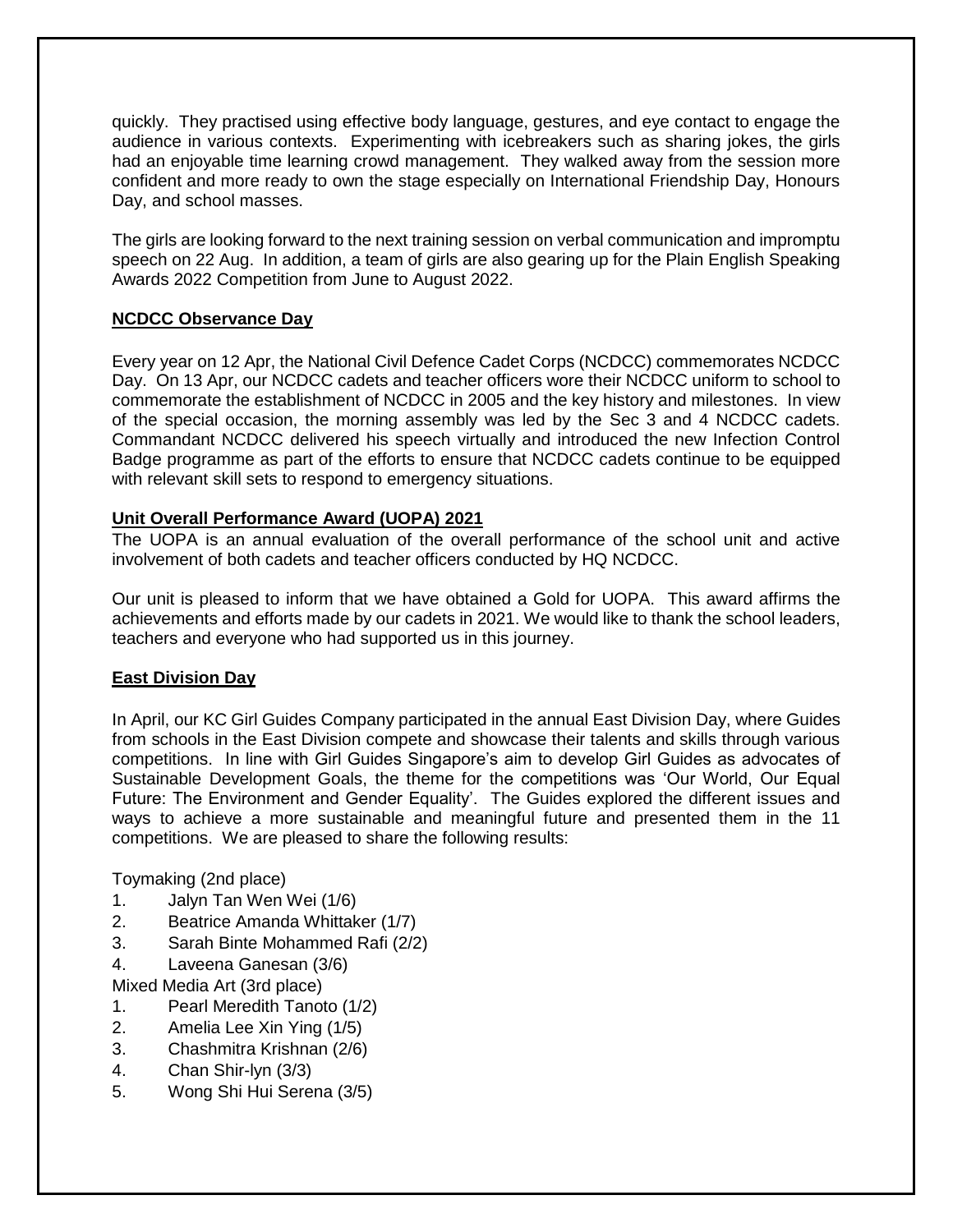## **Puan Noor Aishah Gold Award 2021**

The KC Girl Guides company was presented the Puan Noor Aishah Gold Award for work done in 2021. The Puan Noor Aishah Award is a prestigious award presented to Brownie and Guide companies that have fulfilled the criteria set by Girl Guides Singapore. To win this award, Guides or Brownies must participate actively in the unit, divisional and HQ activities, serve the community wholeheartedly, and be self-directed when it comes to levelling up their guiding skills and proficiency; Guiders, who are the teachers-in-charge of the company, have to organise the activities for the weekly meetings, and on top of that, be active contributors in divisional and HQ meetings and activities. This award will serve as a source of motivation for us to continue to do our best, and to train future-ready leaders.

The company looks forward to participating in the Girl Guides Singapore International Camp held once every 5 years from 1 to 4 Jun, and our annual Girl Guides camp from 20 to 22 Jun.

## **Cultural Performance Exposure Scheme (CPES)**

The CPES ("文化随意门"计划) is an initiative to promote Chinese Language Learning since 2009. To expose students to Chinese Language (CL) cultural performances, the Mother Tongue Department (CL Unit) had arranged for the Sec 3 Chinese, Higher Chinese and CL Drama students to watch an online Mandarin drama performance entitled 'Poppy' on 22 Apr. This drama performance, staged by The Theatre Practice, combines interactivity, social media, camera wizardry and live performance to tell a re-imagined tale about loss and the fight to protect what you love.

A total of 180 students watched the drama performance from home using their PLDs and participated in the messaging platform during the interactive segment. Towards the end of the performance, they had the opportunity to engage in a discussion with the production crew to reflect on key environmental conservation issues. To consolidate their learning, the CL unit crafted an online SLS assignment for students to complete a social media post on protecting the Dover Forest as environmental advocates. Students also had to reflect and put themselves in the shoes of the female lead and write a letter to the grandmother to share her thoughts and feelings on her "tree hugging" conservation attempt.

#### **National School Games (NSG)**

After a two-year hiatus, the NSG was finally back in full swing in Mar 2022. Six of KC's sports and games CCAs took part in the NSG, and we also supported students in four other sports that are not official school CCAs. The following is a report of the games that took place in Semester 1 this year.

#### **Floorball**

Our floorball B Division girls were the first group to compete this year. For many, this was also the first time they were competing in the NSG. They got off to a great start, with a win against their first opponents, St Theresa's Convent. They then went on to win more matches to qualify for the quarter finals. Although they did not make it into the semi finals, our girls played their hearts out for all their matches, displayed resilience and certainly did the school proud. Despite the arduous skills-focused training and competition matches which required mindful time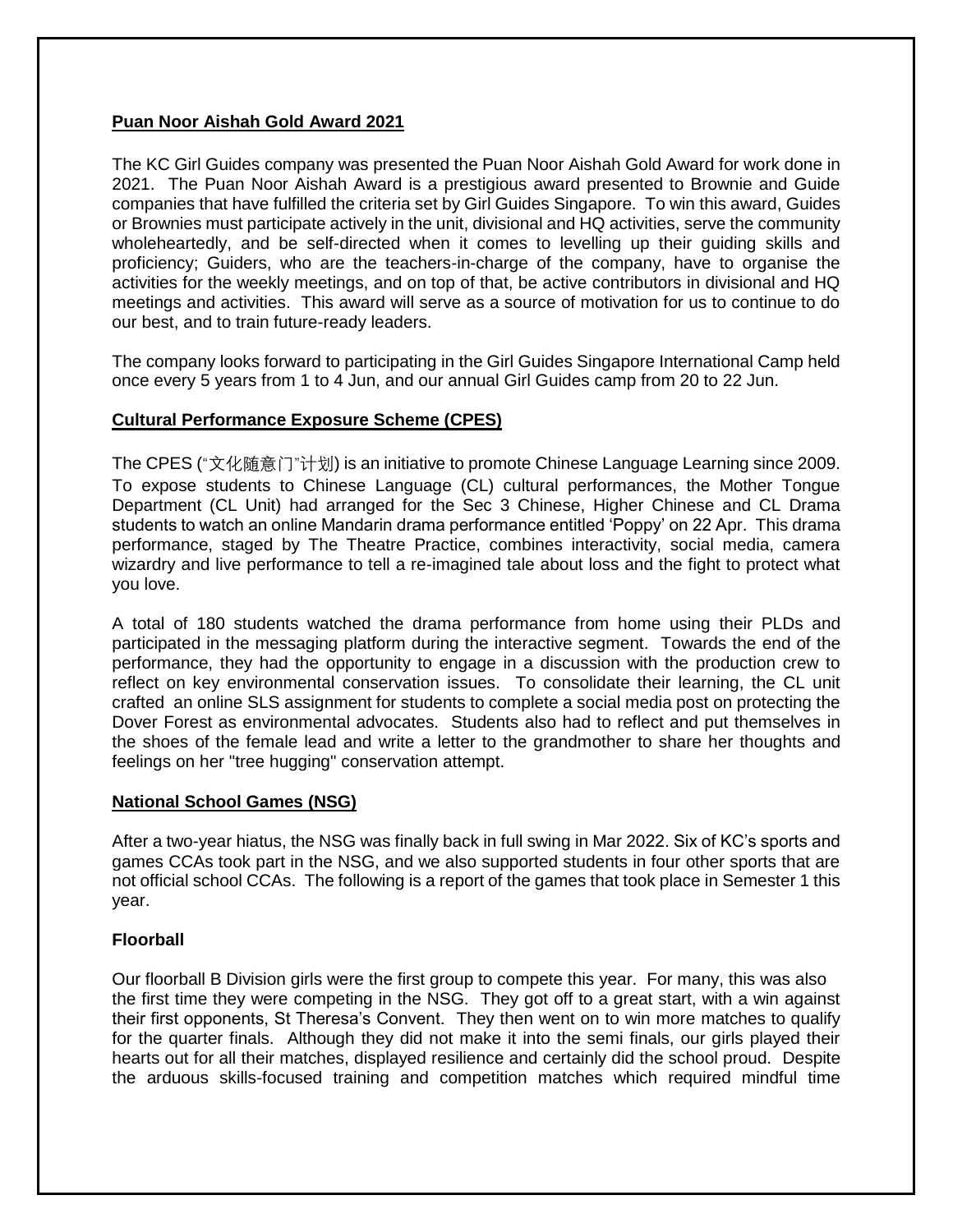management, KC Floorball maintained high spirits and displayed camaraderie as well as sportsmanship throughout the tournament.

## **Netball**

Our netball B Division girls were the next group to go out there and represent our school at the NSG. They too, did well in their first match against Tampines Secondary. Our netballers showed grit and determination, and did not back down even when the going was tough and they were trailing behind on points in a match. Although they did not eventually qualify for the quarter finals with three wins out of five games, we are proud of them and all the hard work that they put in during training in the lead up to the games.

## **Badminton**

To prepare for the NSG, our badminton players not only had their usual face-to-face sessions; they supplemented it with several e-CCA sessions too. The players representing KC at the NSG committed time and energy to attend CCA thrice a week from January to March this year to further hone their skills and game play. The B division girls competed against three schools in the preliminary round, putting up a strong fight against our closest competitors, St. Anthony's Canossian Secondary School. We emerged second place in the group and made it to the quarter finals. Although competition in the quarter finals was very tough, our girls fought very hard and gave their best. Despite not advancing to the semi finals, our badminton girls displayed strength and resilience, and showed great sportsmanship towards all opponents as well as towards their own teammates.

## **Track & Field**

The NSG track and field championship took place at Bukit Gombak Stadium over a month long period, and involved numerous schools from across the country. Our girls were as anxious - as they were eager - to return to the track, having not had competitions in two years. Through unfavourable weather conditions at times and the pressure to surpass their personal best, every KC athlete took up the challenge with good cheer and emerged from each race stronger and having learned something from the experience. We would like to commend every one of our track and field athletes for their hard work and achievements. We would also like to congratulate the following girls on advancing to the next stage, or attaining medals in their events:

#### B Division 100m & 200m

• Isabella Charlotte Grosvenor - 4/4 (Semi Finalist)

## C Division 800m

Micole Wee Purida Nantalieya – 1/2 (Finalist: 4th Position)

#### C Division 1500m Run

• Micole Wee Purida Nantalieya –  $1/2$  (Finalist:  $1<sup>st</sup>$  Position - Gold)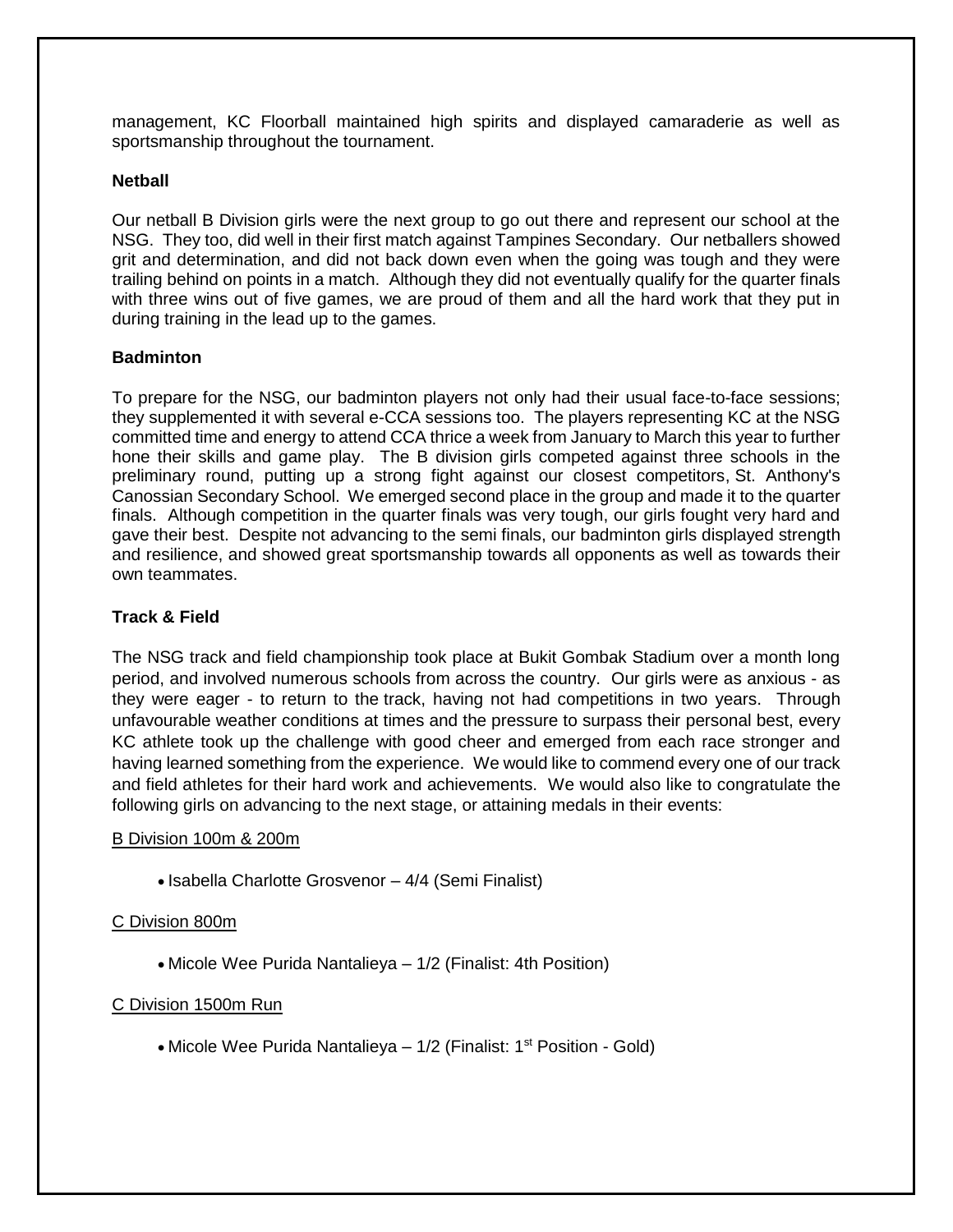#### B Division 4 x 100m Relay

- Melody Koo Wai Yean 3/2 (Semi Finalist)
- Ashley Khoo En Qi 4/3 (Semi Finalist)
- Isabella Charlotte Grosvenor 4/4 (Semi Finalist)
- Seow Qi En 4/5 (Semi Finalist)
- Janice Yeo Sze Min 4/6 (Semi Finalist)

#### C Division 4 x 100m Relay Run

- Ella Nayan Byrne 1/1 (Semi Finalist)
- Marisa Faqiha Binte Mohamed Anuar 1/3 (Semi Finalist)
- Chloe Teng Yin Ning 2/1 (Semi Finalist)
- Dragon Caitlin Anne 2/1 (Semi Finalist)
- Kimberly Yong Li Kim 2/3 (Semi Finalist)

#### B Division Long Jump

- Ashley Khoo En Qi 4/3 (Finalist)
- Janice Yeo Sze Min 4/6 (Finalist)

#### **Canoeing**

Our KC girls were not only competing on court and on the track; we also had 19 Sec  $2 - 4$  girls representing us on the water! Our canoeists were excited to test their mettle against peers from many schools all over Singapore, during the National School Games (NSG) for canoeing, which was held from  $4 - 7$  Apr at MacRitchie Reservoir. For many of them, it was their first outing at the NSG. Despite canoeing in unfamiliar waters and facing inclement weather that sometimes postponed or delayed the events, the canoeists persevered and rose to the occasion to complete all their races.

They participated in these events:

| <b>B</b> Division |              | <b>C</b> Division |
|-------------------|--------------|-------------------|
| $K1 - 500m$       | $K1 - 1000m$ | $K1 - 500m$       |
| $K2 - 500m$       | K4 - 1000m   | $K4 - 500m$       |
| $K4 - 500m$       |              | $JK1 - 500m$      |
| $JK1 - 500m$      |              | $JK2-500m$        |

We would like to commend Tan Wen Yan from 3/1 for clinching a place in the finals for the K1-1000m race and coming in  $6<sup>th</sup>$  place.

#### **Bowling**

Between 4 and 8 Apr, 16 KC bowlers from Sec 3, 4 and 5 took part in the bowling championships. Amongst the teams that our bowlers competed against were traditional powerhouses such as Singapore Sports School, Methodist Girls' School and St Margaret's Secondary School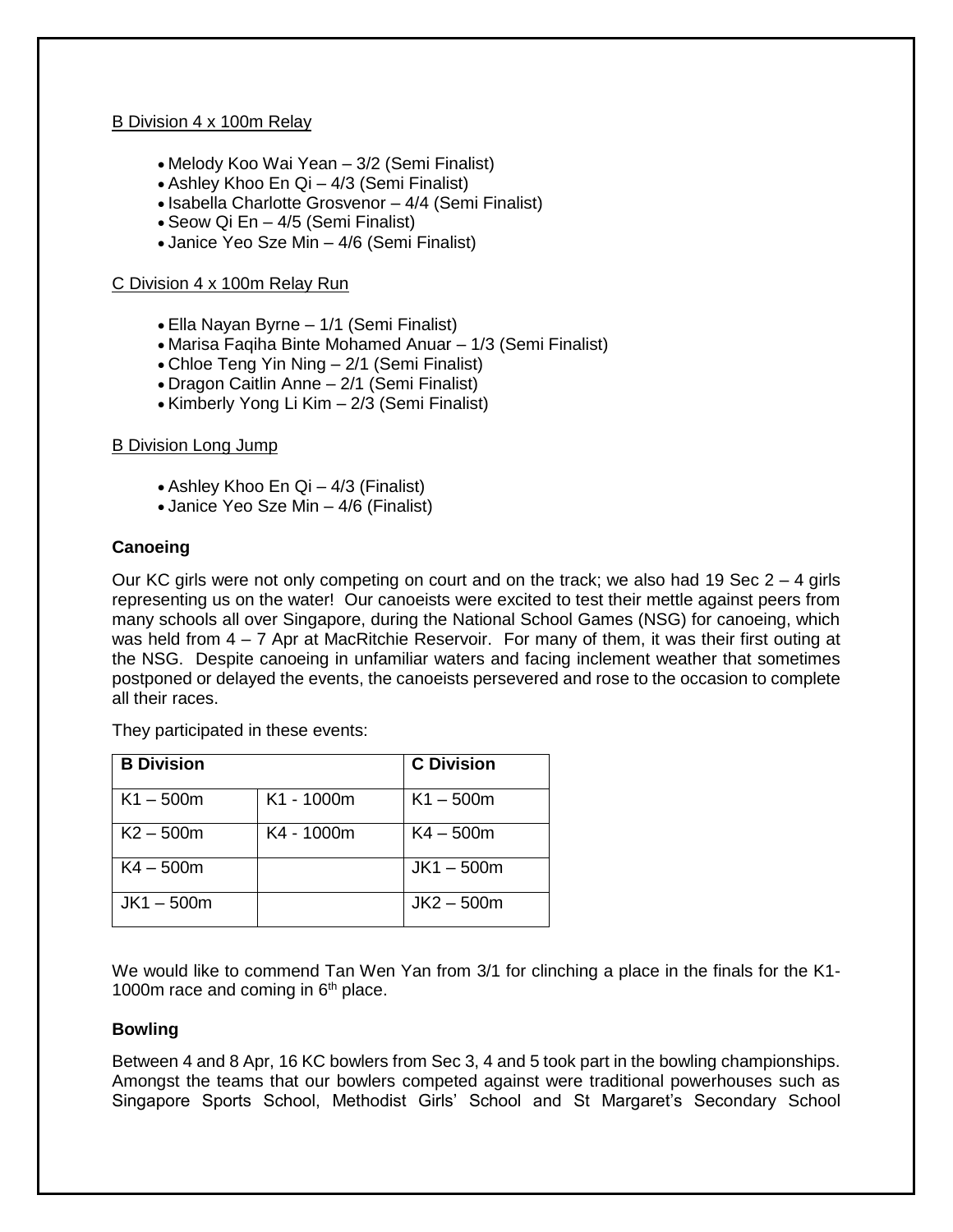Throughout the games, our bowlers displayed perseverance, teamwork, and fine bowling skills. Despite the stiff competition, we are pleased to share that KC emerged  $6<sup>th</sup>$  overall for this year's Tenpin Bowling 'B' Division Championship.

#### **Non-CCA Sports**

As a caring school that excels, we want to support our students' sporting aspirations in sports that are not part of the school's CCAs.

This year, we sent a total of 5 students across four different sports to the NSG, to compete in golf, rhythmic gymnastics, swimming and wushu.

Jeryn Wong from 1/5 was our representative at the golf championships this year. The championship, held at Laguna National Golf Resort Club, had a rainy delayed start that morning. Coupled with the fact that this was the first time Jeryn was competing in the NSG, she was understandably nervous. Our young golfer, however, remained calm and persevered in the rain over the two days, completing all 18 holes, and seeing an improvement in her scores by the end of the competition.

For the first time, KC had a representative at the wushu competition, in Ashley Quek from 4/5. It was an intense competition, and as no spectators or team managers were allowed into the venue during the competition, Ashley took guidance from her coach and had to steady herself on her own on the competition mat. She learnt a lot from the experience and we are proud of her for taking this on in her graduating year.

For rhythmic gymnastics, we had Claire Ng from 4/5 competing in the hoop, ribbon, ball and clubs events, and brought back double Bronze medals for her graceful and technically challenging routines in the hoop and ribbons categories.

In swimming, we had competitors in both the B and C Divisions, with Claire Pang from 2/5 competing in the 200m and 400m freestyle event, and Francesca Lee from 4/3 competing in the 50m and 100m freestyle events. Both girls held their own and did well against traditional powerhouses at the meet; Claire even brought home a medal when she came in 4th place in the 200m freestyle event!

#### **Sec 1 Data Handling**

Statistical diagrams are useful visual representations that summarise the results of data collected. The Sec 1 students are introduced to data sets from a series of authentic and interesting contexts such as health, environment, transportation and education. Over the next six weeks, students will have the opportunity to work collaboratively in groups to leverage ICT to plan and decide which statistical diagram will best represent their chosen data set quickly and accurately, elaborate on the purpose and suitability of the chosen statistical diagram and to craft two problems for their peers to solve.

## **Sec 3 Mathematical Modelling (MM)**

Applying mathematics to real-world problems often involves modelling, where reasonable assumptions and simplifications are made so that problems can be formulated mathematically, and where mathematical solutions are interpreted and evaluated in the context of the real-world problem. The Sec 3 students were introduced to the mathematical modelling process, where they worked collaboratively in groups to determine the number of egg trays to put up in the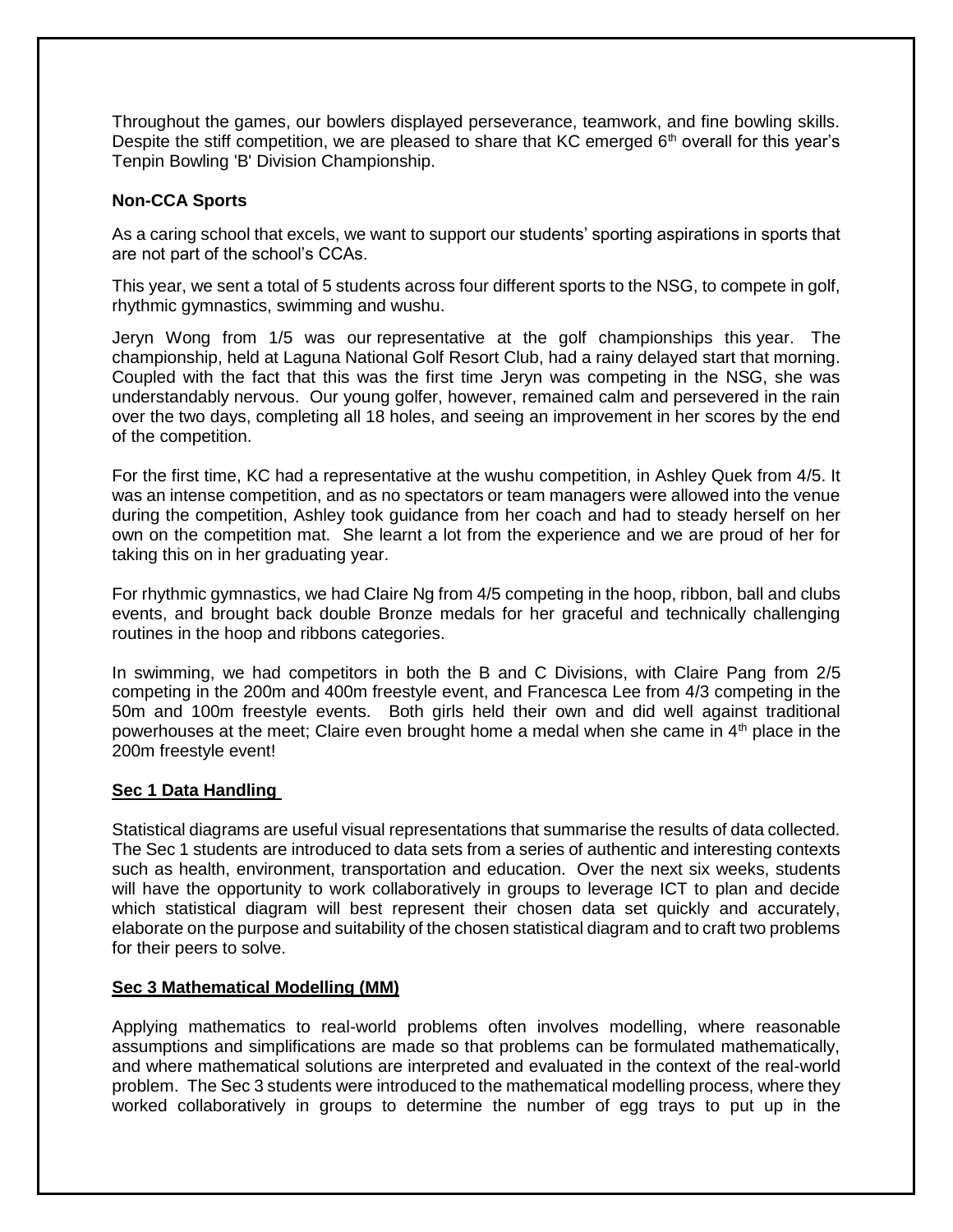mathematics room in hope to reduce echo in the room. The learning from this introductory experience lays the foundation for the students to embark on the MM Assessment Task, where they will work in groups, over the next six weeks, to propose a strategy to determine the measurements of two features of the school and make a three-dimensional pop-up card to showcase them.

## **Arts and Culture Programme**

Students from the Arts and Culture Programme attended two performances as part of the Singapore International Festival of Arts, SIFA, in May. This has been a long awaited opportunity for students to engage with in-person performances in more than two years, following the ease of COVID-19 restrictions. Students got to experience a live performance atmosphere, with multimedia and interdisciplinary performances where they attended one of two performances, namely, MEPAAN, a music and multimedia collaborative performance bringing together Chinese orchestra and indigenous Bornean music, as well as Ceremonial Enactments, which brought together local fashion design studio and local Indian and Malay dance companies in a performance to bring forth this year's SIFA theme of looking at performance as ritual.

The Arts and Culture programme would also like to introduce and welcome our incoming presidents, Cayley Lim (3/4) and Kylis Chng (3/6), who will be leading the team of heads, Kylene Wee (3/1), Ilham Zahrah (2/4), Elizabeth Tong (3/3) and Stella Thong (2/5). We look forward to their creative leadership and involvement in the upcoming Book and Music Week in July as well as the year end Arts Enactment Project at the end of term 4.

## **Parent Engagement Webinars in Semester 1**

As part of efforts to strengthen home-school partnership, a series of 1-hour virtual parent engagement sessions were conducted to serve as a platform for school leaders, key personnel, teachers and school counsellors to share with parents and guardians the students' learning experiences in school, ideas for parent-child engagement and opportunities for the year ahead.

## **Graduating Cohort**

On 8 Mar evening, parents and guardians of the graduating cohort came on board to hear about the key milestones and potential challenges the students may face in the upcoming year. This was followed by a sharing by the school counsellors on the support that could be provided at home as our girls gear up for the national examinations. Our ECG counsellor, Ms Kate Choo, also gave an overview of post-secondary progression pathways and the timeline for the upcoming admission exercises such as Direct School Admission (DSA-JC) and Early Admission Exercise (Poly EAE and ITE EAE).

## **Secondary 1**

A webinar for Sec 1 parents was conducted on 31 Mar afternoon, where our Principal, Year Head and school counsellors shared learning experiences that can be expected in secondary school, ideas for engaging teenagers and personal habits that students could cultivate to support their transition to secondary school. Mr Andrew Lioe, the chairman of the Parent-Teacher Support Group (PTSG), also gave a quick sharing and extended an invitation to our new parents to join him in this home-school partnership.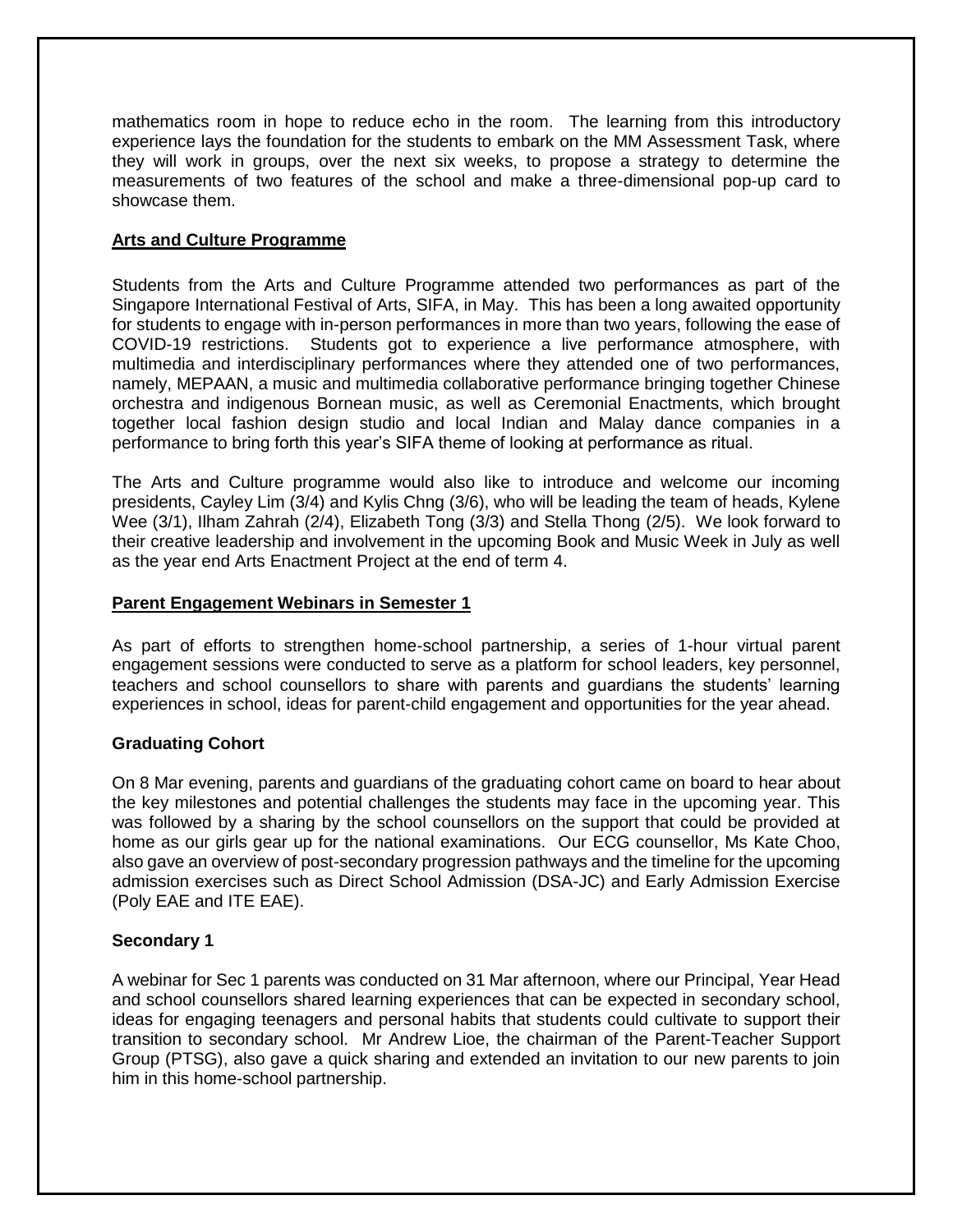#### **Secondary 2**

Subject allocation is a key milestone in the academic journey of the Sec 2 cohort. On 12 Apr, the Subject Allocation Team conducted a briefing for students in both the Express and Normal (Academic) courses.

This was followed by another webinar / zoom session for parents on 19 Apr. Through these sharings, parents and students were informed of the broad subject options offered in 2023 and how these articulate into post-secondary institutions.

The presentation also covered guidelines which governed the design of this year's options and ways to make a wise, informed decision that would better match student's learning aptitude and attitude. Timeline on the allocation and appeal process was also shared with both students and parents. It is hoped that this engagement has enabled parents to have a broad and deep understanding of KC's subject allocation considerations and process and provided them with an avenue to ask and clarify areas of concern. We strongly encourage students and parents to use this time to think about the various pathways and courses each post-secondary institution offers in order to facilitate their decision-making process in exercising the options at year-end.

#### **Assembly – an overview of Semester 1**

Assembly programme for the school is once again centred around the framework: *Every school experience a CCE lesson.* With that in mind, there was an intentional planning of programmes that would cut across arts and culture, character development, spirituality, student well-being, national education and celebrations.

In early Jan, as safe management measures were still in place, our students were introduced to a cyber wellness interactive live-zoom programme called: Go Safe Online by Cyber Security Agency. The programme aimed to raise awareness as well as to promote adoption of cybersecurity measures among students in the digital domain and staying vigilant. Students also learnt some basic cyber tips through the encounters experienced by various characters through a plot.

Our Catholic students also had a face-to-face session with our school chaplain, Fr Adrian Yeo. He shared about the deeper meaning of Mass, the different parts in every Eucharistic celebration, and the vestments and items used at Mass. For the non-Catholics, a concurrent programme was held, with the aim to help our students better understand the Catholic identity and ethos of a Catholic school. This enabled students to appreciate the reason for Catholic programmes in school, such as prayers, Masses, and celebrations at different Catholic seasons of the year.

Assembly programmes were not just about skits and performances. On some weeks, students bonded and worked as a class in their values-in-action projects when they planned and prepared for Chinese New Year. Our girls were enthusiastic in putting their hands together to pack goodie bags and decorated them as gifts for the elderly in the community, with many who also participated in decorating their own classrooms and the school compound.

In Feb, our students were given the opportunity to appreciate the different genre of dance by Creative Tree. In commemorating Total Defence Day, our students experienced a simulated lockdown session and had to quickly transform their classroom into a hiding place where they remained silent and safe. Our Sec 1 students had a fire-drill thereafter whilst the other cohort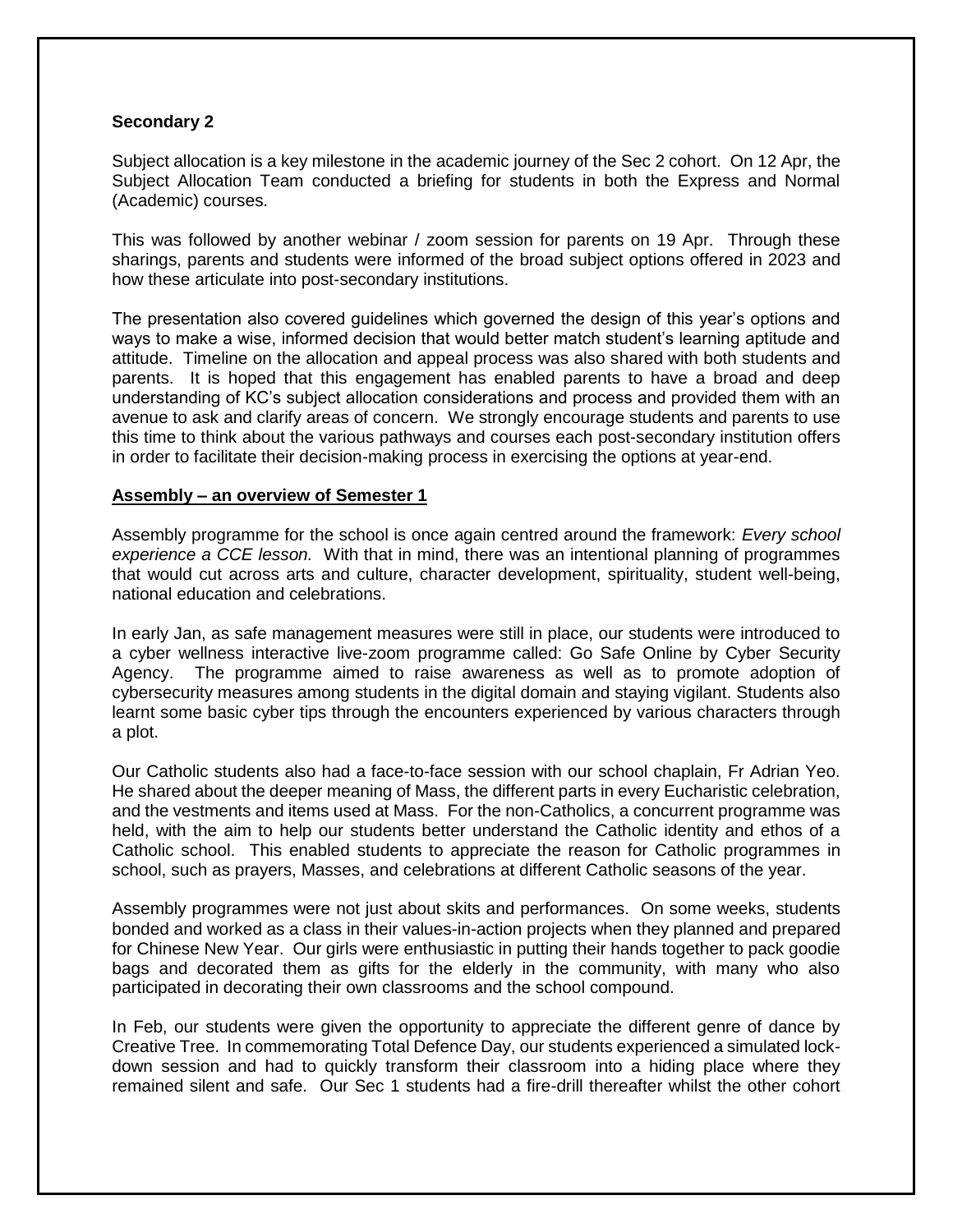reflected on their experience of a lock-down and discussed what total defence would mean for all of us in Singapore.

Amongst many other programmes, our students participated in a skit by the Land Transport Authority on the importance of showing respect for others on public transport. This interactive skit enabled our students to interact with the actors virtually, through a live-zoom session. Our students participated actively in this forum theatre and seized the opportunity to help co-create the script on the spot. This challenged the actors to act on the scene students have chosen and it helped bring out the consequences of our wrong actions and its impact on others.

In the later part of Term 1, our girls experienced their first spirituality programme where non-Catholic students reflected on the meaning of Lent, a season where Catholics commemorate about 40 days before Easter. At the same time, Catholic students had a penitential service at various venues and had the opportunity to use this time to have deep reflection and prayer in preparation for Easter.

Term 2's programme started off with a talk by Assistant Professor, Ms Janice Lee. She shared interesting facts about climate change and sustainability, using her research done with Earth Observatory Singapore. The students benefitted greatly from her rich sharing and took away with them a deeper awareness of the environment we live in.

Bearing in mind the need to look after our students' well-being, time was set aside for form teachers to do a check-in on our students, using the handy package provided by MOE. This was carried out after the March break to enable teachers to help our students reflect on and be in touch with their feelings, emotions and experiences, so as to forge stronger ahead in Term 2.

To commemorate International Friendship Day, the school invited students from Vietnam, Myanmar and South Africa to share with the whole school about their country, culture, language, food and interesting fun facts. At the end of the assembly, our students gleaned a better understanding of the different countries that their schoolmates come from. The sharing also ended off with a quiz which students enjoyed and actively participated in.

During the Easter season, the school celebrated Easter Mass and after the Eucharistic celebration, it was time for the *Angel and Mortal* to reveal themselves after a month's long activity of being the secret angel to their mortal classmate. Throughout the period of this simple activity, the students who were *angels* gave kind gestures and little surprises to cheer and encourage their *mortals.* The staff in school also took part in this meaningful activity.

Not forgetting Hari Raya Puasa, the school celebrated this occasion during an assembly programme. Our girls were given the platform to share with everyone the meaning of Hari Raya, purpose of fasting, culture, food and the celebration itself. The assembly ended with much cheer from the presentation of a beautiful dance video prepared by the Malay language students and teachers in Katong Convent.

All in all, our students had an enriching assembly programme in Semester 1 and experienced a range of different modes of assembly and themes which centred around an appreciation for the arts, opportunity to reflect on values, work with one another in class, and the opportunity to develop their own character.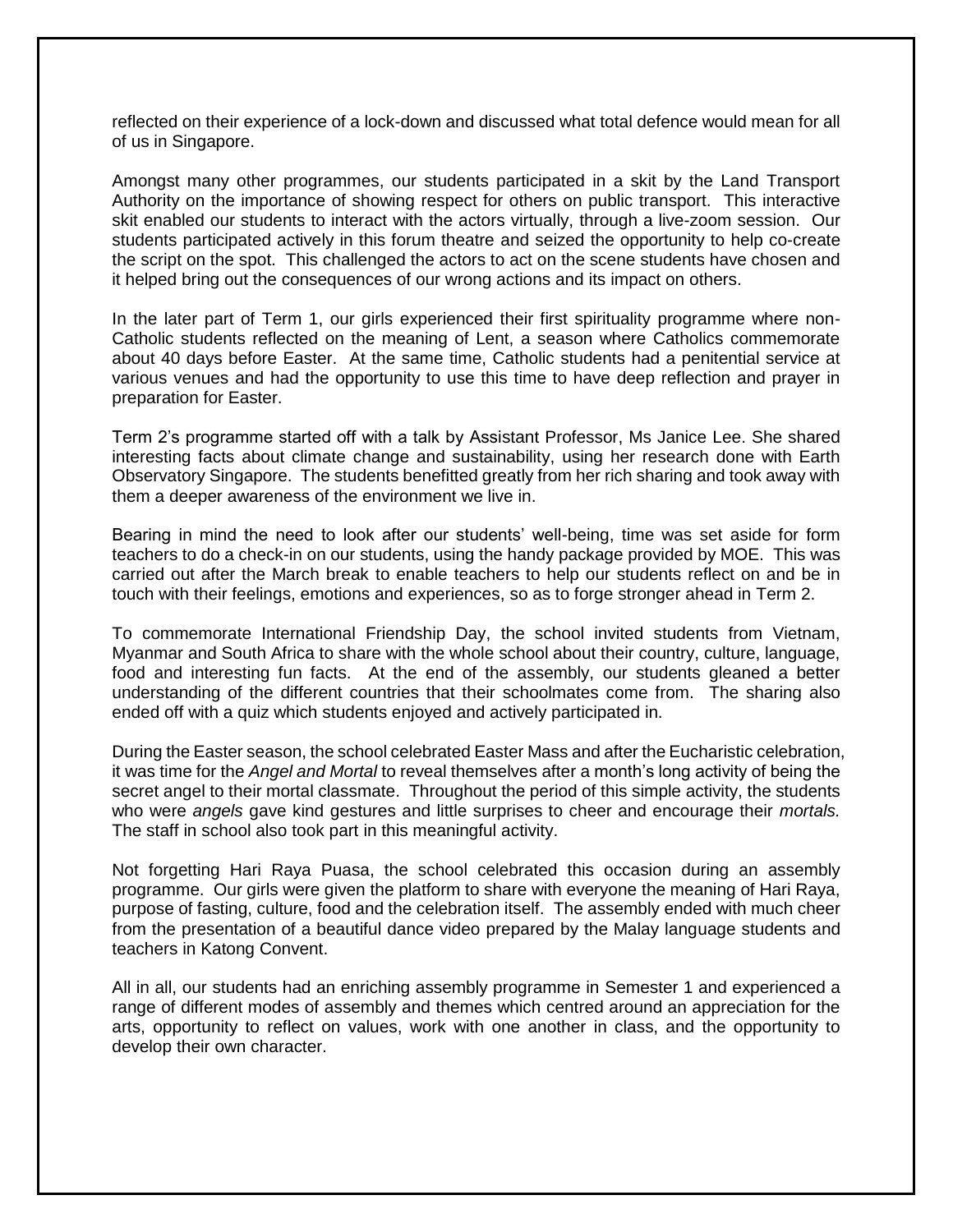## **Science Enrichment Activities**

## **Perfume Making**

Students keen to learn more about the history of perfumes and how they are made had a go at making their own perfume using fruit peels or flower petals! Through this hands-on learning experience, they witnessed for themselves how scientific knowledge is relevant in real world applications. Should they decide to pursue a career in the perfume industry, some of them may well end up discovering the next Chanel No. 5!

#### **STEM Playground 2022: Dome Sweet Dome**

To encourage student interest, curiosity and creativity in STEM activities, as well as to develop school spirit alongside 21CC skills in our students, all students were given the opportunity to participate in Challenge #2 of STEM Playground 2022. Led by the Class Council, students were encouraged to exercise their creativity and build their own geodesic domes using recyclable materials. To make things a little more exciting, domes that supported the most number of mobile phones, or are shortlisted to feature during BMW will win their groups attractive prizes!

#### **Sec 1 Camp**

"Transition to Secondary School - Embarking on my Journey of Personal Leadership'' was the theme for Part 2 of the Sec 1 level camp this year, which was held on 18 May. As the Sec 1 students transit from primary to secondary school, the camp was planned to equip students with knowledge and skills identified from areas which students reflected that they would like some support in.

Facilitators from Youth Inspired started the day with some icebreakers to introduce themselves to get to know the students better. Following which, they explained the concept of personal leadership through an activity which required students to tell a story while juggling the task of creating an artifact. This was so that they could understand the importance of prioritizing tasks and self-management. Students were also given practical tips to improve personal effectiveness and time management through a series of activities such as a team activity of trying to tie a string to a few balloons using only one finger each. Lastly, students learnt important aspects of being an effective communicator and applied what they have learnt in a drawing relay. The facilitators ended the day by consolidating the key ideas and left students with actionable ideas and skills as they continue on their path towards personal leadership.

## **Sec 3 Camp**

The Sec 3 camp focussed on educating the students to be effective facilitators in carrying out service learning projects with their allocated beneficiaries. By reaching out to the less fortunate in the community, we hope to inculcate the values of empathy and compassion in our students.

During the one-day Service Learning Camp, students were taught the skills needed when embarking on a service learning project. Students also learnt more about the needs of the elderly that they are going to serve. Students were engaged in varied fun-filled activities that allowed them to understand and empathise with the elderly. Through the hands-on activities, the students also realised the complexities of interacting with the elderly, hence it will assist them in planning for their projects. In addition, students were encouraged to be innovative problem-solvers to think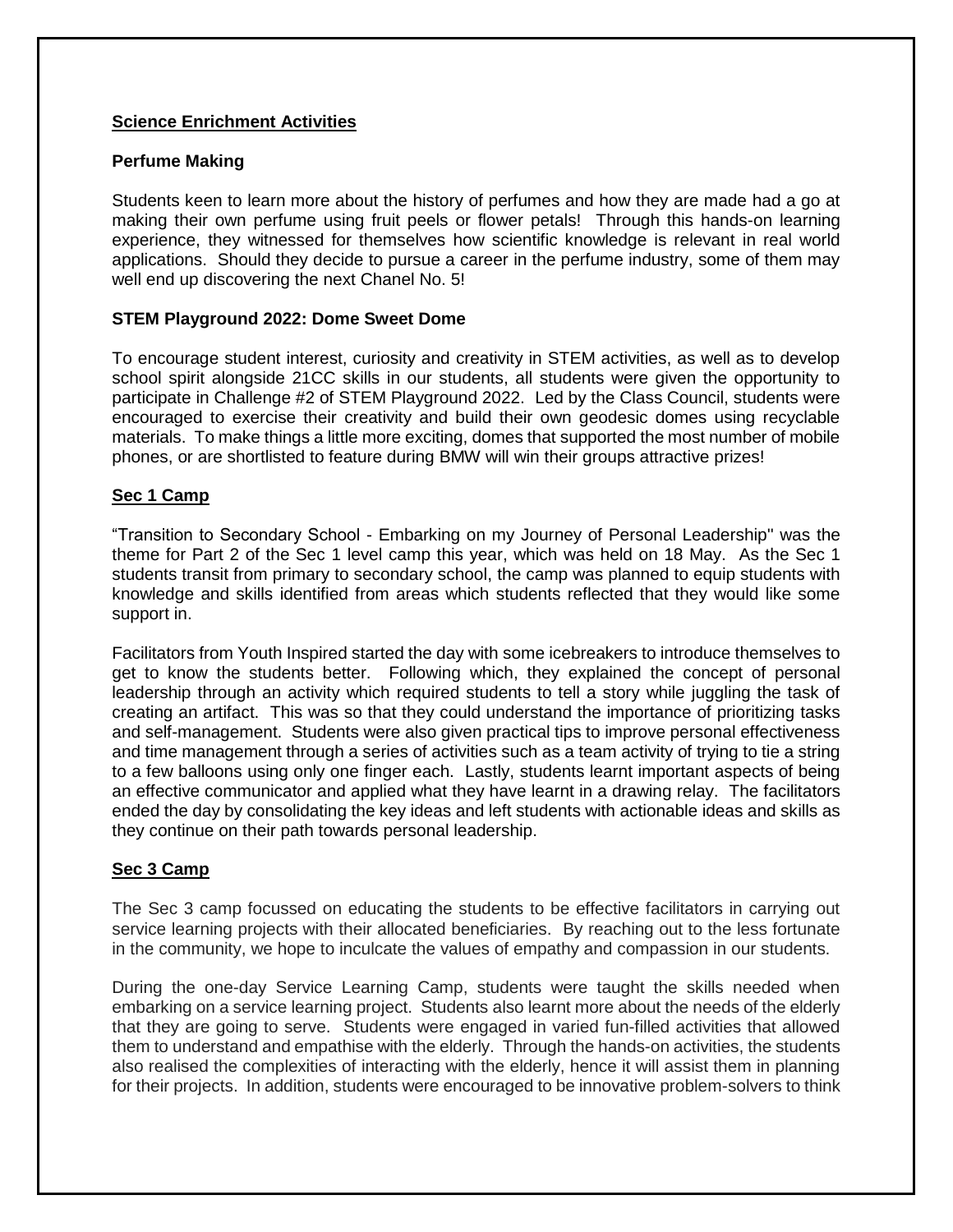out of the box when faced with challenges. The students enjoyed themselves working in teams and building friendships with their peers.

In all, the camp achieved its objectives and was well received by staff and students alike. It is with such positivity that KC hopes to leave a significant impact on the community that we serve.

#### **Arts Immersion Programme (AIP)**

The AIP is an annual initiative that seeks to enrich the Communicative, Performing, and Visual Arts (CPVA) education of KC students and staff through exposure to a diversity of arts-based programmes and skills in the expanded field of the arts.

This year, on 19 May, with the easing of safe management measures, we had seven different live workshops of various art forms ranging from sashiko stitching to basic silk screen techniques, instagram poetry to stage lighting, Kpop dance, artistic make up creations, and even the making of perfume using fruit peels or flower petals.

Not only were students able to explore art forms outside the curriculum, but the DSA dance students were given the opportunity to enact arts leadership in their selection and leading of dance workshops that met their peers' interest.

The AIP was truly a reminder of the role of art to not only provide pleasure but to also cultivate talents and skills.

#### **Founder's Day**

Following a week of morning reflections and mid-day prayers to prepare for the celebration of the Feast Day of our founder, Blessed Nicolas Barré, we were delighted to have Father Anthony Kenny Tan to celebrate Founder's Day Mass with the school. Before the Mass, our Principal shared a speech by Dr Margaret Lee, Director of Mission and Formation, inviting all to contemplate on our experiences as an IJ community and that we always lean on the prayers of one another, and of our founder and protector, Blessed Barré. Students were given a short overview of the Mass to help them understand the etiquette to be observed during Mass, especially in showing reverence and respect for the celebration.

As we honour our founder Blessed Nicholas Barré, we commemorated another milestone in the Katong Convent journey with Fr Anthony Kenny Tan, who challenged us "to go out and to bear fruit, fruit that will last" John 15:16. Through his homily and reflection during the Eucharistic Celebration, Fr Kenny encouraged all to serve in whatever capacity that God has called us to serve and be "fruitful" in our service, doing so with love and sincerity. In our times of celebration and challenge, may we always follow the example of Blessed Barré, in seeking the light of Truth, Justice, Freedom and Love.

For the prayers of the faithful, prayers were said for our IJ Sisters, Associates, Collaborators, Friends, Benefactors, students, parents, alumni, and lay partners, that we may trust in God's excessive love for us as we continue to use our gifts and talents for the good of society.

Throughout the celebration, the music ministry filled the hall with beautiful voices to experience music blended with words of praise to God.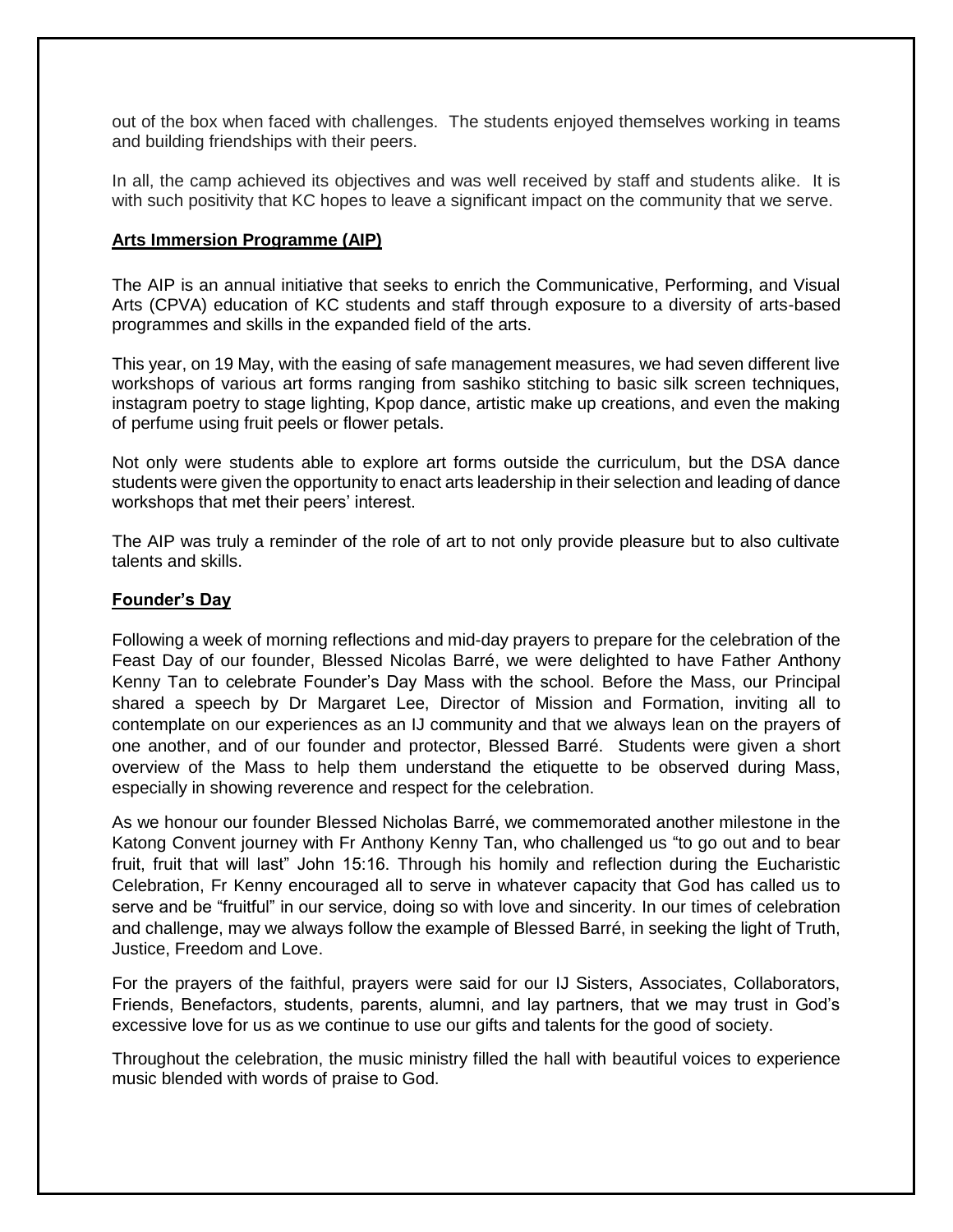#### **Honours Day**

With the easing of safe management measures, we commemorated Honours Day with a hybrid approach of live streaming and zoom on 27 May. It was a simple ceremony with staff, current graduating cohort, 2021 graduands, invited IJ Board Mentors, KC School Alumnae Association and Parent Teacher Support Group members in attendance. Parents were able to view the ceremony online as they celebrated their children's achievements. We also celebrated the good work of our Sec 1 to 3 students in a ceremony held in their respective classes with their form teachers presenting the certificates to the students.

The programme began with the opening performance by KC concert band, Principal's address, presentation of academic excellence awards followed by video presentations of the citations by teachers for all our special awardees. The choir and band put up enchanting performances too.

Almost 180 students from the 2021 cohort were affirmed and these included the following recipients of our pinnacle special awards:

Minnie D'Rozario Sports Award*:* Allison Martha Khoo Wan Wen (4/5) and Ning Isabella Pung (5/N)

Marie Bong Literature Award: Trinity Ming Lim (4/2)

Special Commendation Award: Lim Nguyen Gia Han (4/2)

Blessed Barre Award: Tahirah Rebekah Koshy(4/6)

Sister Finbarr Award: Jacelyn Loh (4/4)

Sister Deirdre O'Loan Award: Davinia Ericka Rajandhran (4/5)

The IJ Long Service Awards and Partners in Education Awards were also given out during the award ceremony.

Honours Day 2022 was special with valedictory speeches by Jacelyn Loh and Lim Nguyen Gia Han. With their different academic journey, each took turns to encourage the current cohort to remain open-minded and adaptable, forge close-knitted friendships and make the most of their time in KC. In addition, they reminded all to have a growth mindset for the one who falls and gets up is stronger than the one who never tried. The graduating cohort was inspired to give their best as they journey on to achieve their goals.

#### **Student Leaders Investiture**

Held on 25 May and organised by the Student Leadership Board, the theme "We love because He first loved us" centres on how God's love transforms and changes us. His love enables student leaders to in turn spread love in their own unique ways as they serve the KC community.

This year's Student Leaders Investiture was extra significant for many of the students as we were able to gather as a school in the hall to witness the momentous occasion. Part I sought to recognise the service and contributions of the outgoing student leaders, while Part II was focussed on the endorsement of the incoming student leaders of 2022/2023.